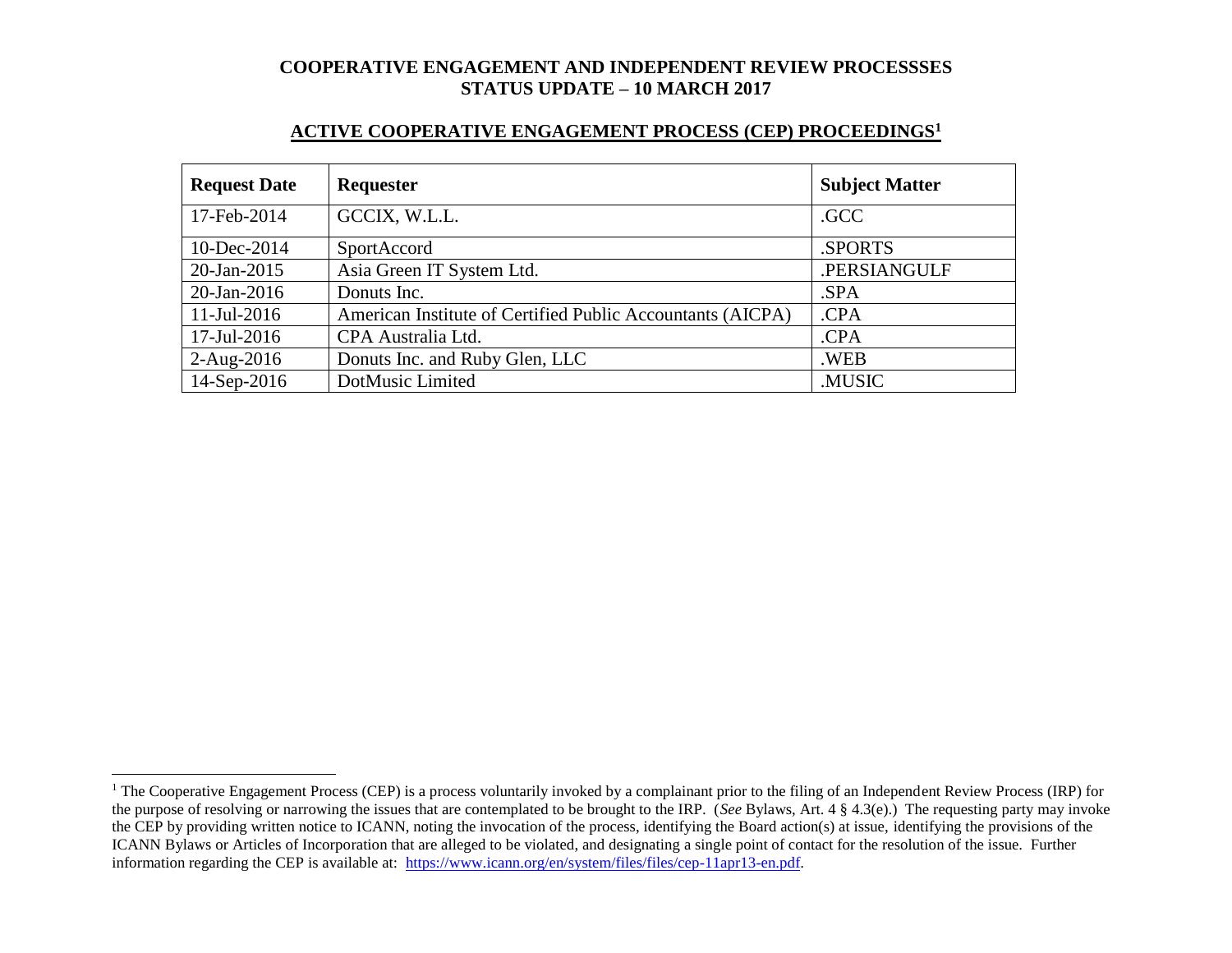### **RECENTLY CLOSED COOPERATIVE ENGAGEMENT PROCESS (CEP) PROCEEDINGS**

| Date<br><b>Request</b>                                        | 'eanester | Matter<br>Subiect | .<br>$T^{\prime\prime}$<br><b>IRP</b><br>Deadline<br>Aling |  |  |
|---------------------------------------------------------------|-----------|-------------------|------------------------------------------------------------|--|--|
| CEP <sub>s</sub> .<br>m,<br>There are no recently<br>closed : |           |                   |                                                            |  |  |

l

<sup>&</sup>lt;sup>2</sup> The CEP process provides that "[i]f ICANN and the requester have not agreed to a resolution of the issues upon the conclusion of the cooperative engagement process, or if issues remain for a request for independent review, the requestor's time to file a request for independent review designated in the Bylaws shall be extended for each day of the cooperative engagement process, but in no event, absent mutual written agreement by the parties, shall the extension be for more than fourteen (14) days." (https://www.icann.org/en/system/files/files/cep-11apr13-en.pdf)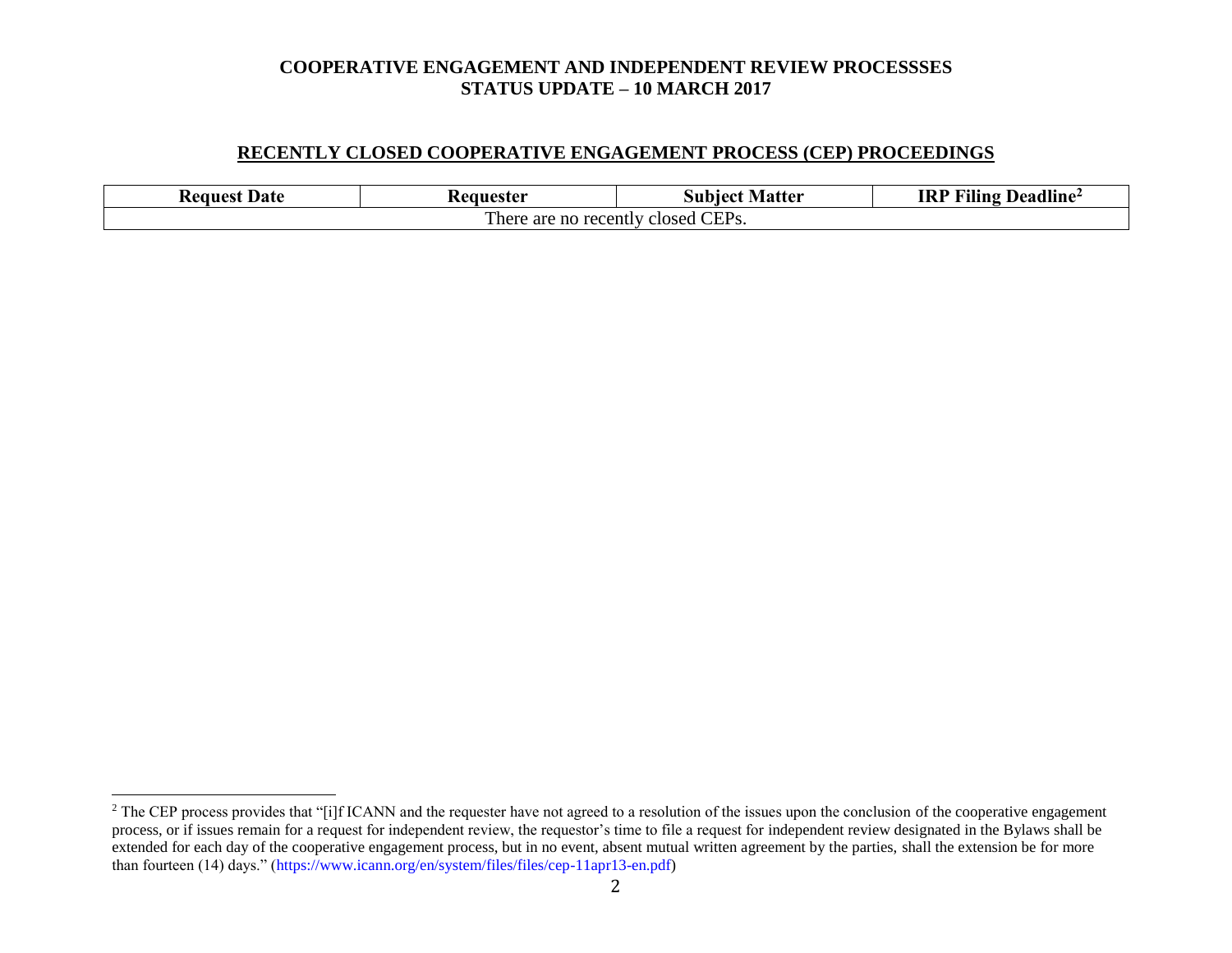| <b>Date</b><br><b>ICANN</b><br><b>Received</b><br>Notice of<br><b>IRP</b> | Date IRP<br><b>Commenced</b><br>by ICDR | Requester                                                    | <b>Subject Matter</b> | <b>Status</b>                                                                                                        |
|---------------------------------------------------------------------------|-----------------------------------------|--------------------------------------------------------------|-----------------------|----------------------------------------------------------------------------------------------------------------------|
| 15-Dec-2015                                                               | 16-Dec-2015                             | Asia Green IT Systems Bilgisayar                             | .ISLAM                | Panel Selection: Full Panel was confirmed on 23                                                                      |
|                                                                           |                                         | San. ve Tic. Ltd. Sti.<br>https://www.icann.org/resources/pa | <b>HALAL</b>          | <b>March 2016.</b>                                                                                                   |
|                                                                           |                                         | ges/irp-agit-v-icann-2015-12-23-en                           |                       | Materials: Written submissions, Declaration(s),<br>and Scheduling Orders are posted here.                            |
|                                                                           |                                         |                                                              |                       | Hearing(s): 17 February 2017 Final Hearing taken<br>off calendar by Panel; Panel will review submitted<br>documents. |

#### **ACTIVE INDEPENDENT REVIEW PROCESS (IRP) PROCEEDINGS<sup>3</sup>**

 $\overline{a}$ 

IRP proceedings initiated on or after 1 October 2016 are subject to the Bylaws in effect as of 1 October 2016: The IRP is intended to hear and resolve Disputes for the following purposes: (i) ensure that ICANN does not exceed the scope of its Mission and otherwise complies with its Articles of Incorporation and Bylaws; (ii) empower the global Internet community and Claimants to enforce compliance with the Articles of Incorporation and Bylaws through meaningful, affordable and accessible expert review of Covered Actions (as defined in § 4.3(b)(i)); (iii) ensure that ICANN is accountable to the global Internet community and Claimants; (iv) address claims that ICANN has failed to enforce its rights under the IANA Naming Function Contract (as defined in Section 16.3(a)); (v) provide a mechanism by which direct customers of the IANA naming functions may seek resolution of PTI (as defined in Section 16.1) service complaints that are not resolved through mediation; (vi) reduce Disputes by creating precedent to guide and inform the Board, Officers (as defined in Section 15.1), Staff members, Supporting Organizations, Advisory Committees, and the global Internet community in connection with policy development and implementation; (vii) secure the accessible, transparent, efficient, consistent, coherent, and just resolution of Disputes; (viii) lead to binding, final resolutions consistent with international arbitration norms that are enforceable in any court with proper jurisdiction; and (ix) provide a mechanism for the resolution of Disputes, as an alternative to legal action in the civil courts of the United States or other jurisdictions. (*See* Bylaws, Art. 4, § 4.3)

 $3$  IRP proceedings initiated before 1 October 2016 are subject to the Bylaws in effect before 1 October 2016: The Independent Review Process (IRP) is a process by which any person materially affected by a decision or action by the Board that he or she asserts is inconsistent with the Articles of Incorporation or Bylaws may submit a request for independent review of that decision or action. (*See* Bylaws, Art. IV, § 3.) In order to be materially affected, the person must suffer injury or harm that is directly and causally connected to the Board's alleged violation of the Bylaws or the Articles of Incorporation, and not as a result of third parties acting in line with the Board's action. Further information regarding the IRP is available at: [https://www.icann.org/resources/pages/mechanisms-2014-03-](https://www.icann.org/resources/pages/mechanisms-2014-03-20-en) [20-en.](https://www.icann.org/resources/pages/mechanisms-2014-03-20-en)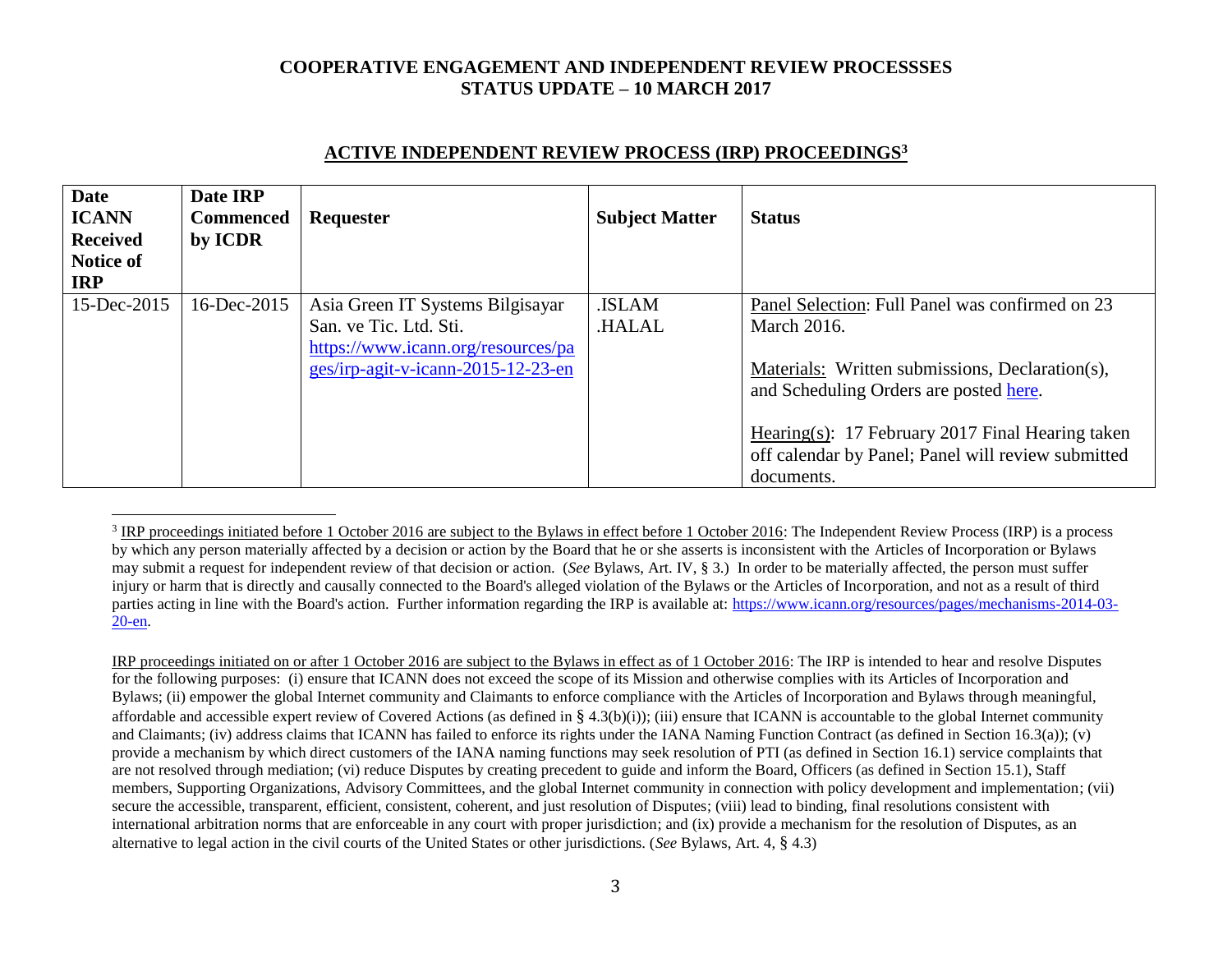| <b>Date</b>     | Date IRP         |                                    |                       |                                                        |
|-----------------|------------------|------------------------------------|-----------------------|--------------------------------------------------------|
| <b>ICANN</b>    | <b>Commenced</b> | Requester                          | <b>Subject Matter</b> | <b>Status</b>                                          |
| <b>Received</b> | by ICDR          |                                    |                       |                                                        |
| Notice of       |                  |                                    |                       |                                                        |
| <b>IRP</b>      |                  |                                    |                       |                                                        |
| 10-Feb-2016     | 10-Feb-2016      | Commercial Connect, LLC            | .SHOP                 | Panel Selection: Full Panel was confirmed on 28        |
|                 |                  | https://www.icann.org/resources/pa |                       | July 2016.                                             |
|                 |                  | ges/irp-commercial-connect-v-      |                       |                                                        |
|                 |                  | icann-2016-02-16-en                |                       | Materials: Written submissions, Declaration(s),        |
|                 |                  |                                    |                       | and Scheduling Orders are posted here.                 |
|                 |                  |                                    |                       |                                                        |
|                 |                  |                                    |                       | Hearing $(s)$ : Final Hearing scheduled for 20 October |
|                 |                  |                                    |                       | 2016 was canceled; no new date has been set as         |
|                 |                  |                                    |                       | matter was suspended by the ICDR due to                |
|                 |                  |                                    |                       | Claimant's failure to pay required fees.               |
|                 |                  |                                    |                       |                                                        |
| 1-Mar-2016      | 2-Mar-2016       | Amazon EU S.à.r.l.                 | .AMAZON               | Panel Selection: Full Panel was confirmed on 23        |
|                 |                  | https://www.icann.org/resources/pa |                       | September 2016.                                        |
|                 |                  | ges/irp-amazon-v-icann-2016-03-    |                       |                                                        |
|                 |                  | $04$ -en                           |                       | Materials: Written submissions, Declaration(s), and    |
|                 |                  |                                    |                       | Scheduling Orders are posted here.                     |
|                 |                  |                                    |                       |                                                        |
|                 |                  |                                    |                       | Hearing(s): Final Hearing scheduled for 1-2 May        |
|                 |                  |                                    |                       | 2017.                                                  |